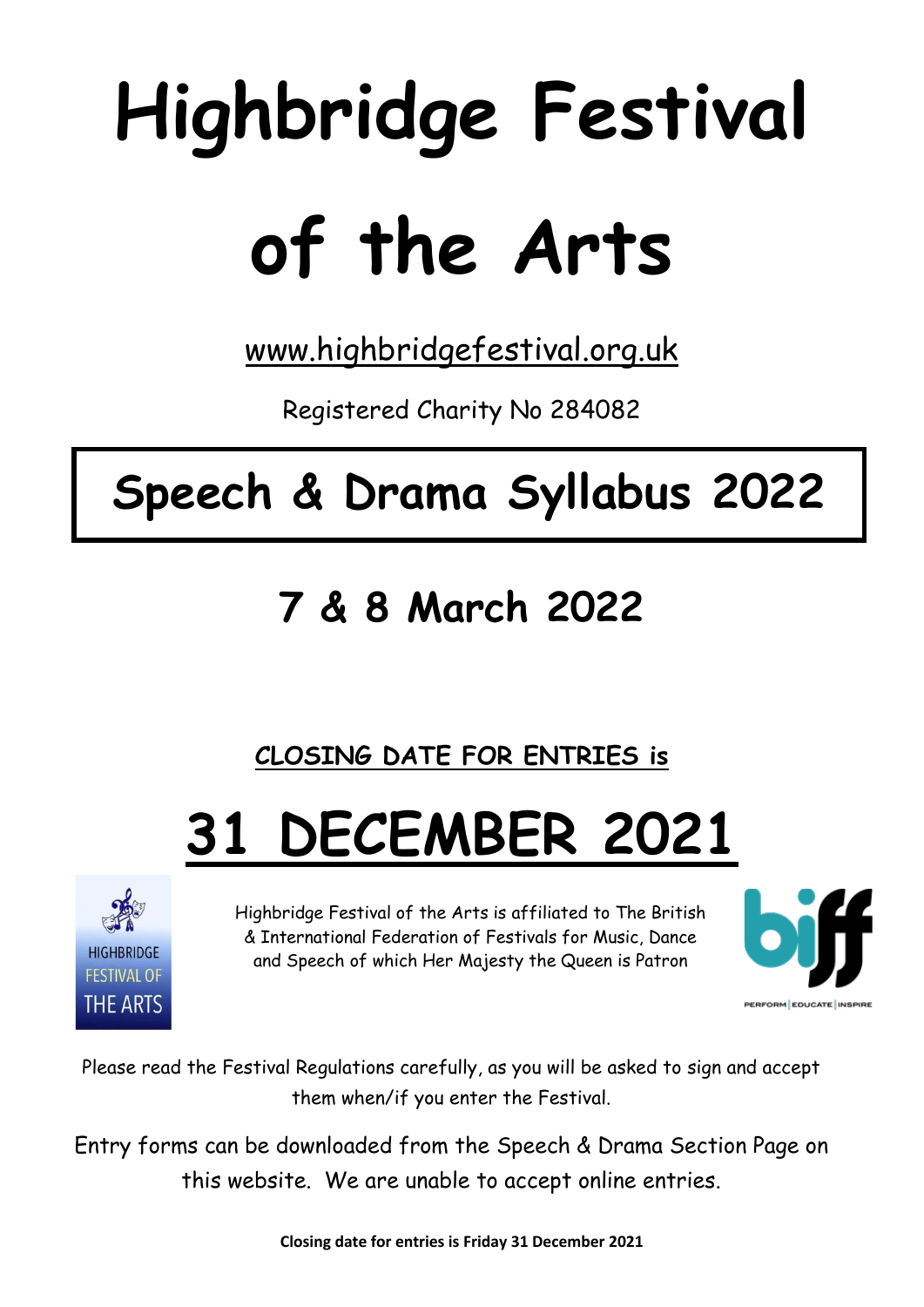### Venue for 2022

#### Speech & Drama

### Monday 7 and Tuesday 8 March

The Princess Theatre & Arts Centre

Princess Street, Burnham-on-Sea, TA8 1EH

There is no car parking at The Princess Theatre (except for Blue Badge Holders) – drop-off only

Nearest Car Park: Oxford Street, TA8 1EL (opposite Lidl)

*Please contact the General Secretary in advance if you require a Blue Badge Parking Space*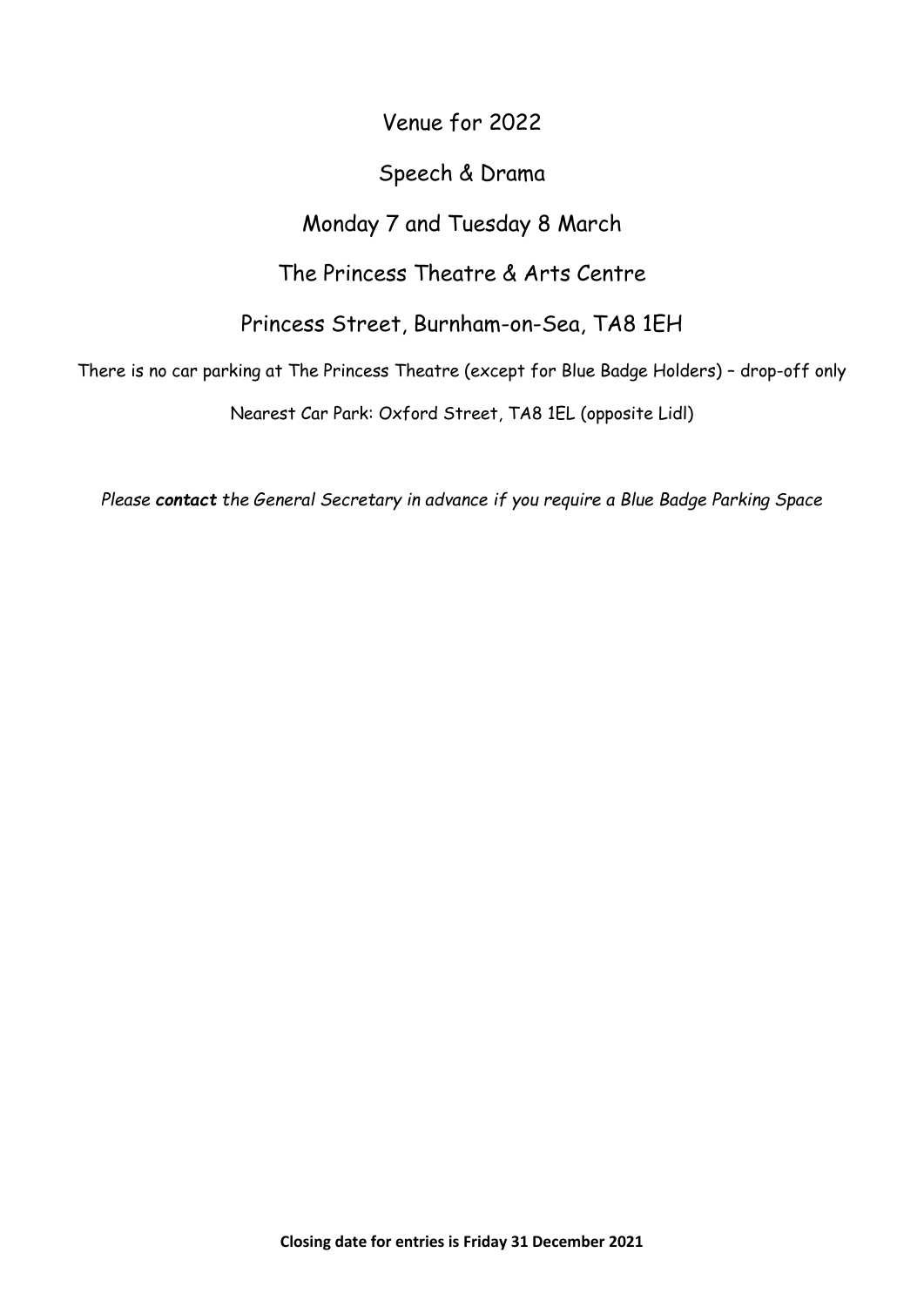### **HIGHBRIDGE FESTIVAL OF THE ARTS**

www.highbridgefestival.org.uk

#### **2022 will be our 74th FESTIVAL**

#### **Please send all entries to the Section Secretary and contact her if you have any enquiries about this section of the Festival.**

#### **We are unable to accept online entries**

The General Secretary is happy to answer any non-technical questions

| <b>CHAIRMAN</b> | Mrs Carol Harris           |
|-----------------|----------------------------|
|                 | 7 Mountbatten Close        |
|                 | Weston-Super-Mare          |
|                 | North Somerset BS22 9LR    |
|                 | randcharris@btinternet.com |

**GENERAL** Ms Clare Catcheside **SECRETARY** 238 Burnham Road, Burnham-on-Sea Somerset TA8 1LS Tel: 01278 793813 [clarecatcheside@btinternet.com](mailto:clarecatcheside@btinternet.com)

**SPEECH & DRAMA** Mrs Dawn Rose

**SECRETARY** 46 Priestley Way, Burnham-on-Sea Somerset TA8 1QX Tel: 07921160239 dawnrosefestival@outlook.com

**SAFEGUARDING** Ms Clare Catcheside **OFFICER** General Secretary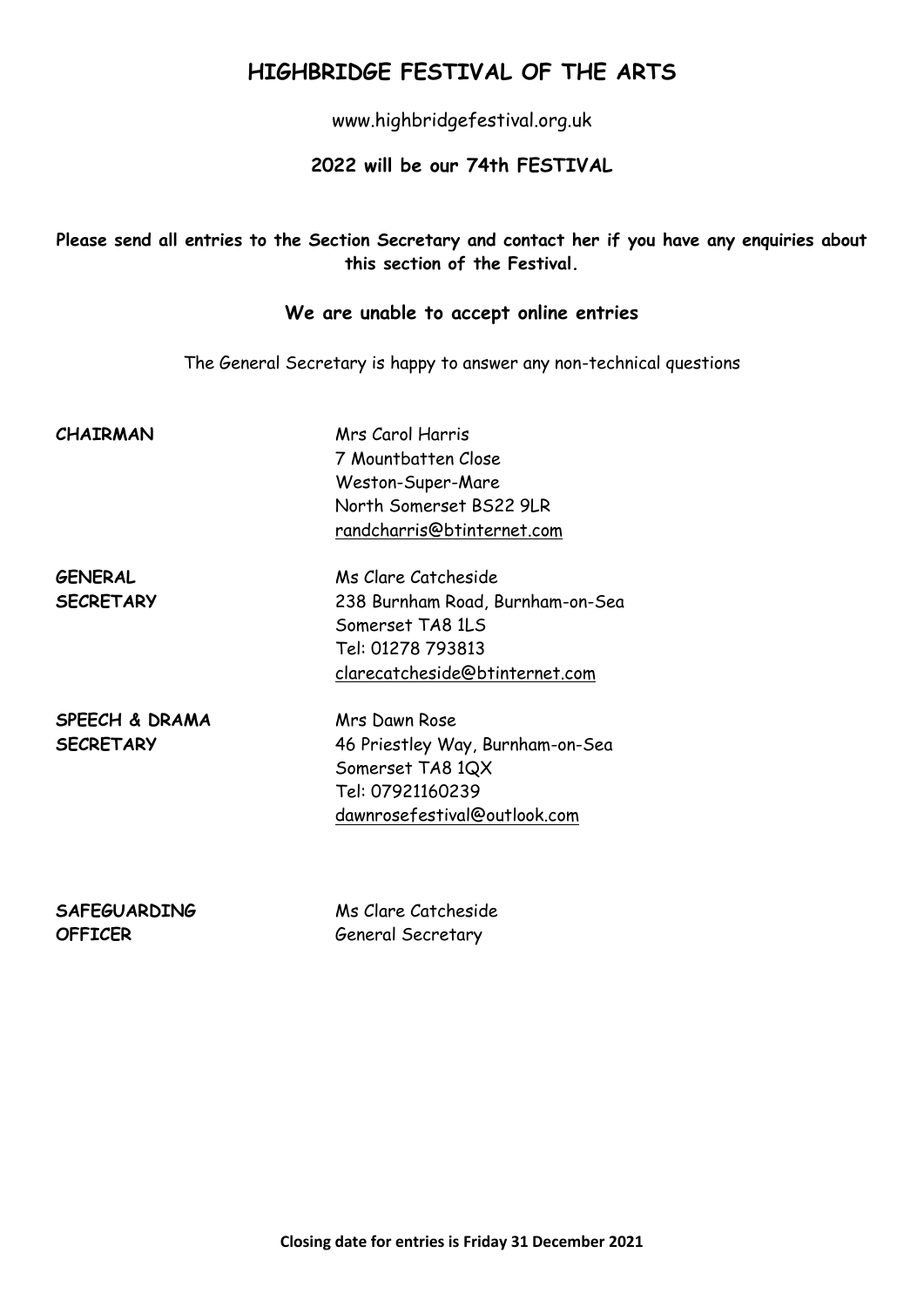Our 2022 Festival will follow the Government Covid-19 Regulations which are in place at the time of the Festival. By signing the Entry Form you and the entrant(s) named on the form agree to follow the procedures put in place by the Festival Organisers in respect of the Government Regulations. These procedures will be published on our website immediately before the start of the Festival and it is your responsibility to refer to them before attending the Festival. The Organisers reserve the right to refuse entry to the Festival venues if entrants, members of their family or members of the audience have any symptoms of Covid -19 or refuse to accept the procedures put in place by the Festival Organisers.

- 1. The closing date for entries is **31 December 2021.**
- 2. Entries should be submitted by post and must be accompanied by appropriate fees. Entries received without the appropriate fees will be considered at the discretion of the Festival Committee but will not be processed until payment has been agreed. PLEASE DO NOT SEND ENTRIES BY REGISTERED POST, as we may not be able to sign for them or collect them.
- 3. For the 2022 Festival, you will receive email confirmation of receipt of your entry form(s). Cheques will not be banked until after the closing date, to allow the organisers time to plan for any Government restrictions that may be being considered. Please do not post-date your cheques. If the Organisers have to cancel the Festival due to Government Restrictions, they will either destroy your cheque or refund your entry fees, if cheques have already been banked.
- 4. Entry fees are clearly stated within the Syllabus and are dependent on either age or class.
- 5. Entry fees are non-refundable. This applies in all circumstances (except as stated in point 3 above), including if you withdraw your entry at any time or you have entered a class to which you are not entitled. The Committee reserves the right to refuse any entry without explanation.
- 6. **Age will be calculated as at 1 September 2021.** It is your responsibility to ensure that you enter the correct class by age. Incorrect age may lead to disqualification and, in cases of doubt, proof of age may be required.
- 7. Teachers and other interested parties must have no communication with the Adjudicator at any time.
- 8. The Adjudicator's decision is final and no correspondence can be entered into regarding the decision given.
- 9. **The Festival is bound by copyright law and cannot allow the use of any unauthorised photographic equipment or recording equipment of any kind or by any device, all of which are absolutely forbidden during performances and adjudications. Additionally, photographs**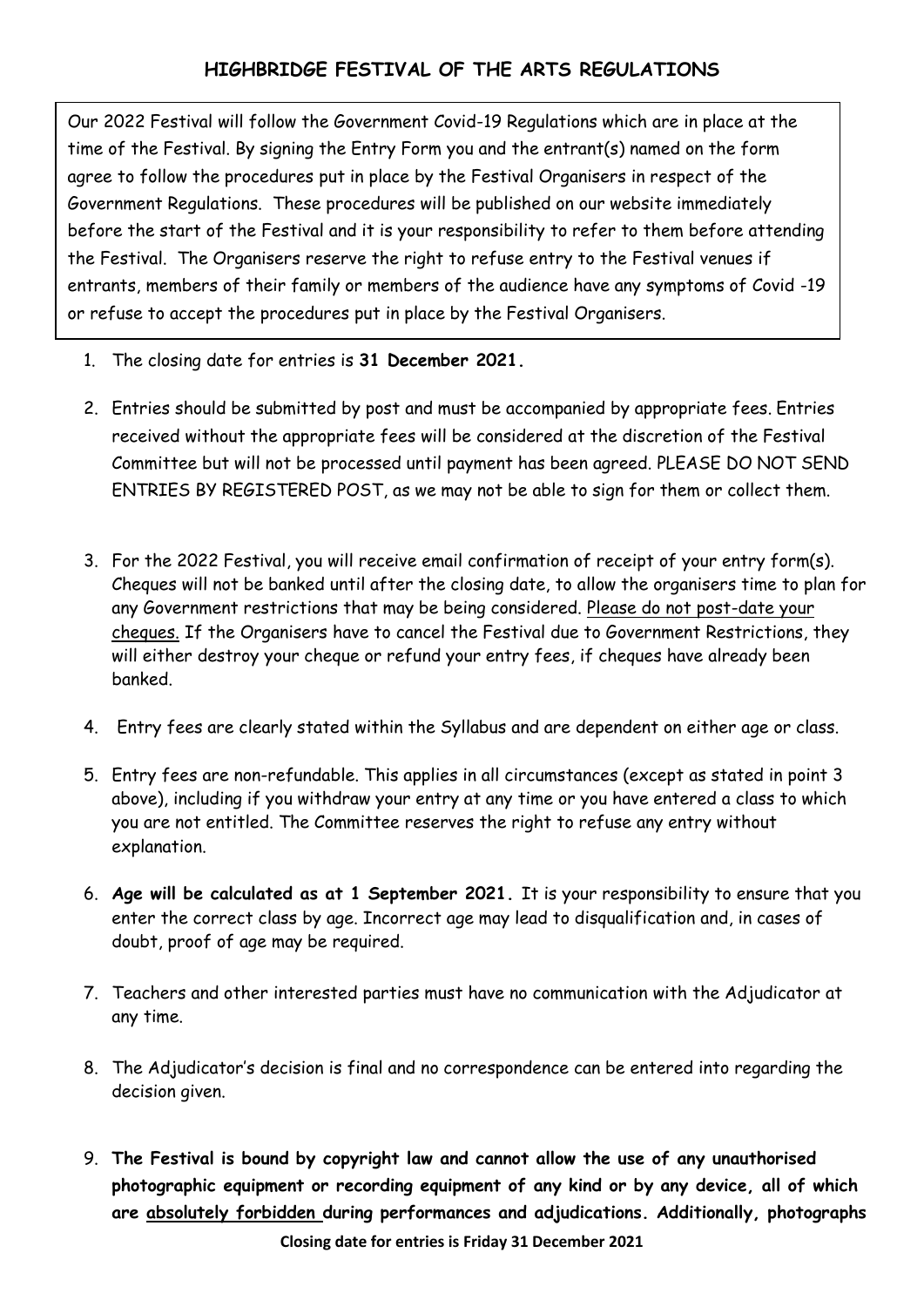**of performers are not permitted within the auditoria at any time, without the express permission of the Festival organisers. Anyone disregarding this regulation will be asked to leave and may give cause for performances to be stopped and will be required to delete all images before leaving the building. The use of unauthorised recording equipment/cameras/electronic devices may also lead to disqualification of performers.**

- 10. Electronic devices of any kind, e.g. laptops, tablets, iPADs, mobile phones, radios, personal CDplayers, MP3 players etc, may not be used in the auditoria during performances and adjudications. Anyone disregarding this regulation will be asked to leave and may give cause for performances to be stopped.
- 11. The Festival does not accept liability for the infringement of copyright, recording or performing rights out of any competitor's accompaniment or performance.
- 12. All performances using music from shows in current production are subject to copyright law. Songs from shows in current production may be performed as a concert item, i.e. with no costumes or movement, without the need for copyright permission. Where movement or costumes are included in a performance, copyright permission is required, and the Festival accepts these entries on the basis that the appropriate copyright permission has been sought. Performers or teachers with queries on how to obtain copyright permission for performance items, should contact Festivals House on 01625 428297 before submitting entries.
- 13. The Festival complies with the British and International Federations of Festivals National Standard of Marking System. All Adjudicators will mark to this common standard. The standards are as follows:

| 90+ or OUTSTANDING     | An exceptional performance, both technically<br>and artistically.                    |
|------------------------|--------------------------------------------------------------------------------------|
| 87 - 89 or DISTINCTION | An excellent performance technically and<br>artistically                             |
| 84 - 86 or COMMENDED   | A convincing performance technically and artistically                                |
| 81 - 83 or MERIT       | A capable performance showing some artistic<br>appreciation and/or technical ability |
| 78 - 80 or MODERATE    | A performance showing development of technique<br>and/or communication               |
| 75 -77 or FAIR         | A performance limited in its communication                                           |

- 14. Highbridge Festival, in addition to awarding certificates, will present medals for 1<sup>st</sup>. 2<sup>nd</sup> and 3<sup>rd</sup> places in the form of GOLD, SILVER and BRONZE.
- 15. Entrants are advised to take note of time allowances as failure to comply may lead to disqualification.
- 16. Separate entry forms are required for (1) Speech and Drama, (2) Dance and (3) Music (Vocal and Instrumental). Entry forms can be downloaded from the appropriate Section Page on this website. **We are unable to accept online entries.**

**Closing date for entries is Friday 31 December 2021**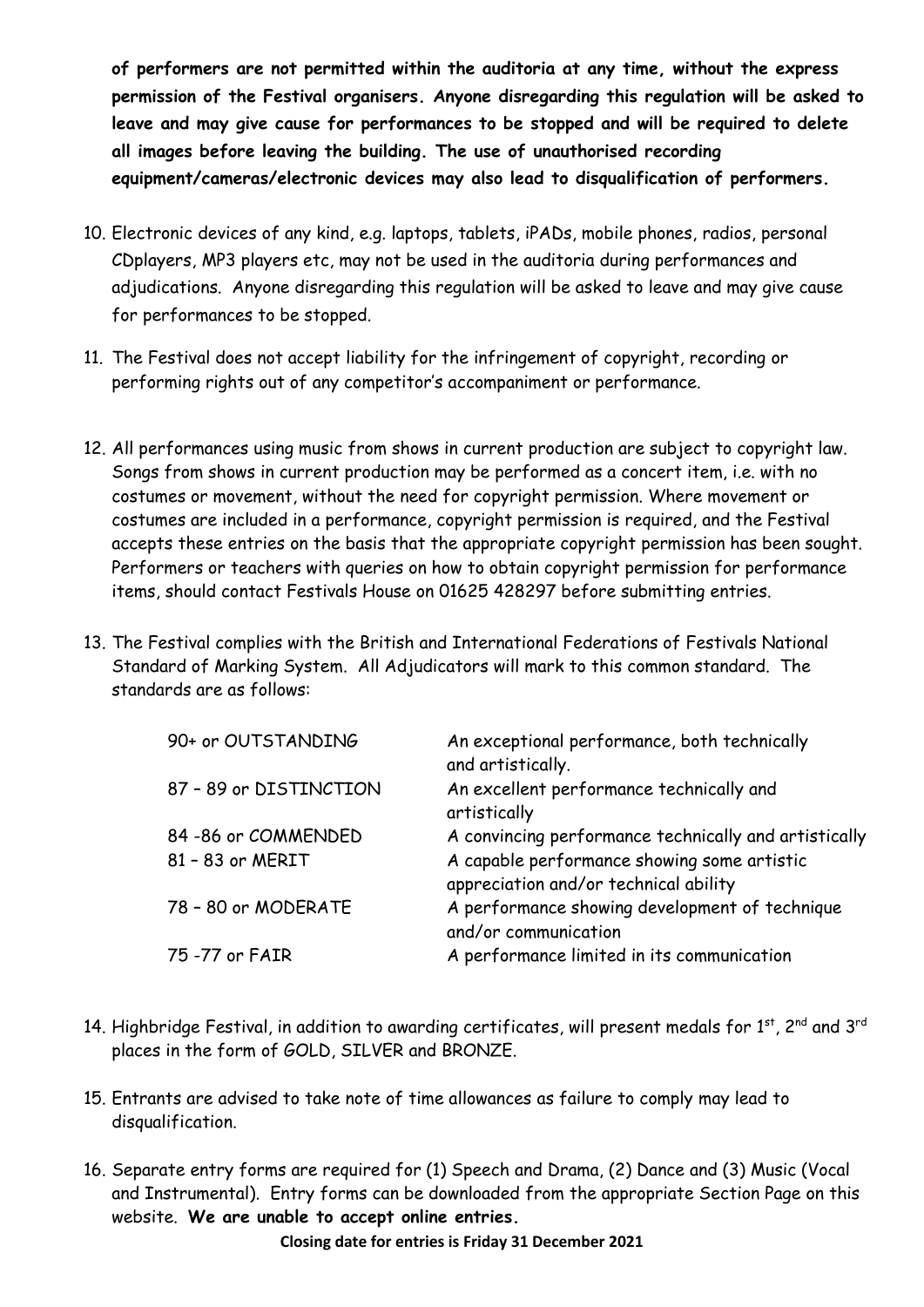- 17. A detailed timetable for each section will be available no later than two weeks prior to the Festival.
- 18. The Festival Committee reserves the right to commence any class up to 15 minutes earlier than the published time.
- 19. The Festival is for Amateurs. An Amateur is someone who does not derive his/her livelihood from the branch of performance, defined by the class title, in which she/he seeks to enter the Festival. In any ensemble, all members must adhere to that principle.
- 20. Accessibility. Some children and adults may have specific needs in order to take part. If this is the case, we ask the responsible teacher/parent/guardian/carer to contact the Festival Secretary prior to arrival. The Festival actively seeks, wherever possible, to meet these needs, but must know beforehand in order to prepare support, or to advise that help cannot be provided on this occasion.
- 21. Age appropriate entries. Parents and/or tutors and teachers have the responsibility to ensure that the dance/song/poem chosen is appropriate to the child's age and that any costumes are appropriate to the child's age. If the adjudicator feels these are inappropriate, she/he has the right to stop the performance.
- 22.The Festival's Safeguarding Policy and approach to Creating Safer Festivals for Everyone is published explicitly in our Syllabus, Timetables and Website. By completing and signing the entry form all parents/guardians/carers and teachers of entrants under 18 (or vulnerable adults of any age) confirm that they give (or have obtained) the necessary consents for the entrants to take part in the Festival. Without consent, the entry to the Festival cannot be accepted.
- 23.The Festival assumes that parents/carers have obtained the necessary authorisation from schools for entrants to be absent from school to take part.
- 24. Data Protection. The Festival will hold the information that you provide on your entry form to allow us to process your entry and contact you about the Festival. By completing and signing the entry form all entrants or parents/guardians/carers and teachers of entrants confirm that they give (or have obtained) the necessary consents for the Festival to hold personal data, process the entry and contact you about the Festival. Without consent, the entry cannot be accepted. A copy of the Festival's Privacy Notice can be viewed on this website.
- 25. Any complaints should be put in writing to the General Secretary, and will be fully investigated, subject to the payment of a deposit of £10, which will be refunded in the event that the complaint is upheld.
- 26. Festival personnel are not prepared to accept abusive or threatening behaviour from entrants, their families & teachers or members of the audience, either in person, through our website or by other forms of communication. People behaving in this way will be asked to leave the venue and any entrant associated with them will be disqualified from the current Festival.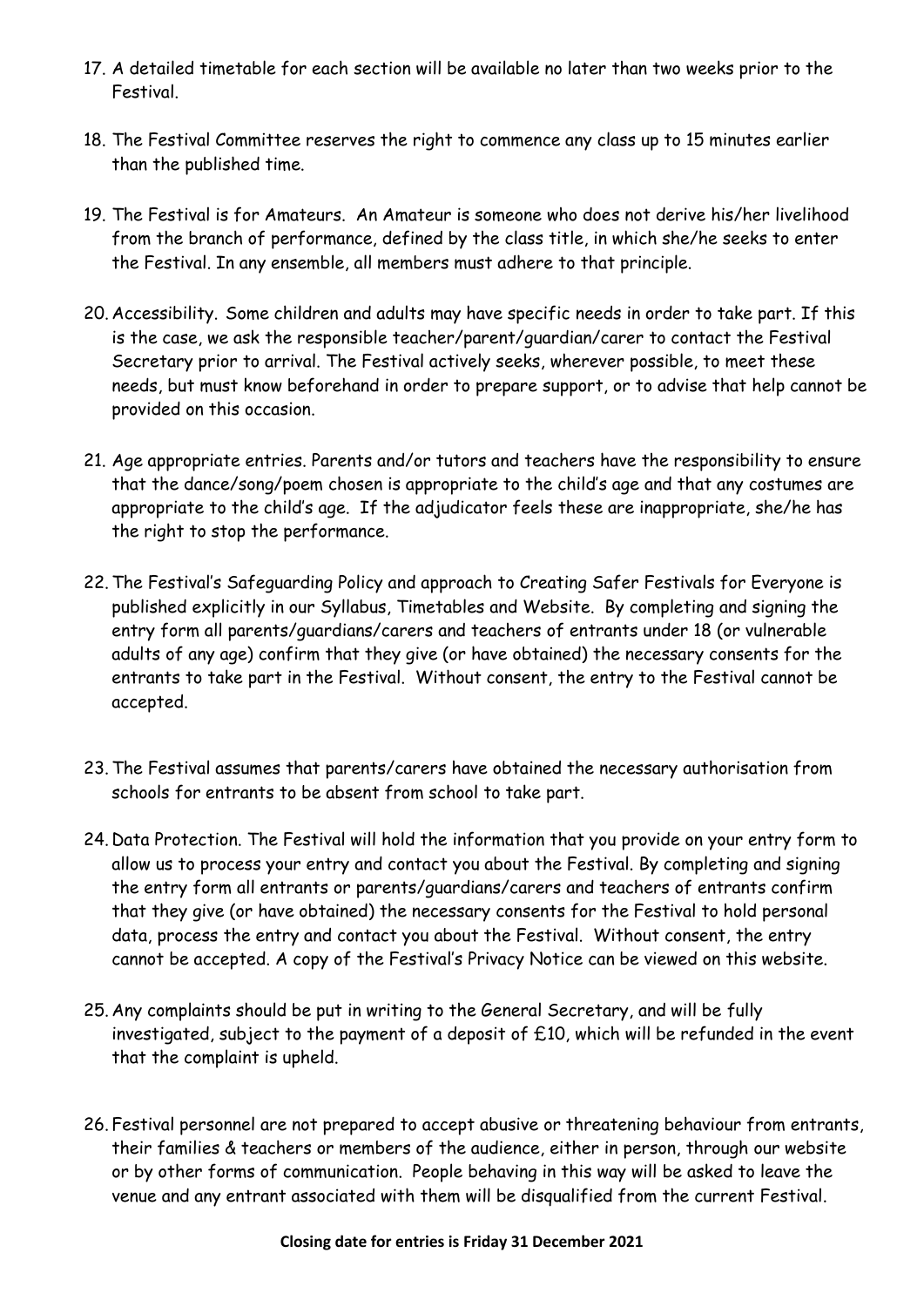#### Safeguarding Policy

#### Highbridge Festival of the Arts

#### Charity No.284082

#### Affiliated to The British and International Federation of festivals

For Music, Dance and Speech

The British and International Federation for Music, Dance and Speech works for amateur festivals everywhere to help create thousands of educational performance opportunities for children and young people each year.

The Federation, and our member festivals, are committed to ensuring safe environments for children and young people and believe that it is always unacceptable for a child or young person to experience abuse of any kind. We recognise our responsibilities to safeguard the welfare of all children and young people, by a commitment to recommend best practice which protects them.

The policy applies to our Board of Trustees, paid staff, Adjudicator members, volunteers, students or anyone working on behalf of the Federation and our member Festivals.

#### **We recognise that:-**

- the welfare of the child /young person is paramount
- all children, regardless of age, disability, gender, racial heritage, religious belief, sexual orientation or identity, have the right to equal protection from all types of harm or abuse
- working in partnership with children, young people, their parents, carers and other agencies is essential in promoting young people's welfare

#### **The purpose of the policy:-**

- to provide protection for the children and young people who participate in our festivals, including the children of festival members
- to provide staff and volunteers with guidance on procedures they should adopt in the event that they suspect a child or young person may be experiencing, or be at risk of, harm

#### **We will seek to safeguard children and young people by:-**

- valuing them, listening to and respecting them
- adopting child protection guidelines through procedures and safe working practice for staff and volunteers
- recruiting staff and volunteers safely, ensuring all necessary checks are made
- sharing information about concerns with agencies who need to know, and involving parents, staff and volunteers
- providing effective management for staff and volunteers through supervision, support and training

The Federation will review this policy each year in November in line with safe network guidance or sooner in light of any changes on legislation or guidance. All changes will be communicated to our member Festivals in time for the start of the new Festival year.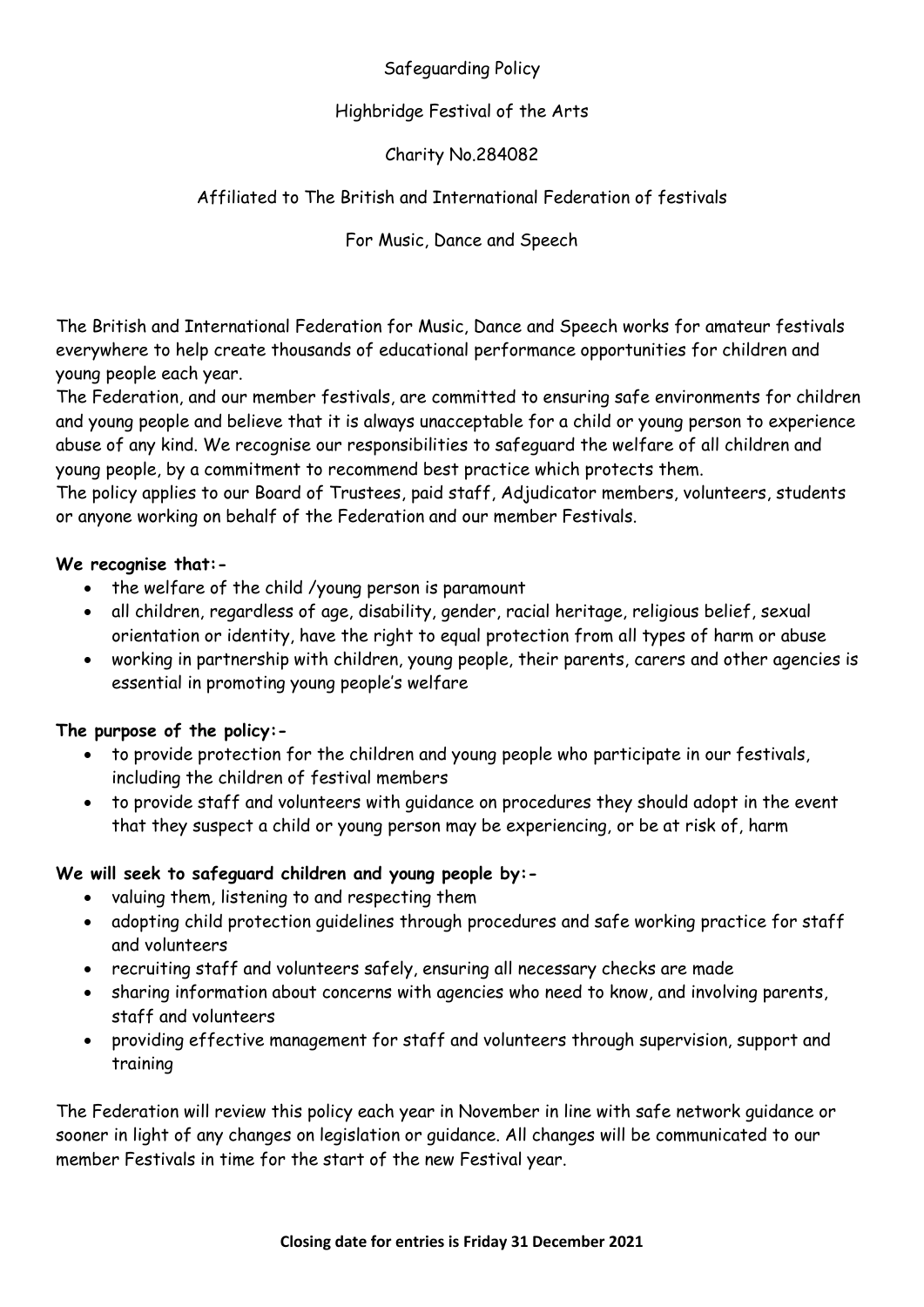#### **Creating Safer Festivals for Everyone**

The Federation and its member Festivals use the following policies and procedures to create *Safer Festivals* for everyone:

- 1. A single, definitive Child Protection Policy adopted by all Federation Festivals.
- 2. One or more designated Festival Safeguarding Officers (FSO) appointed for each Federation Festival. Name: *Clare Catcheside 01278 793813.*
- 3. Best practice advice in the form of *Safe working Practice and Festival Child Protection Leaflets,* with support and training for all Festival staff and volunteers. Including clear reporting procedures for anyone with a concern about a child.
- 4. Appropriate recruitment and induction procedures for all new Festival staff and volunteers responsible for providing safe environments for everyone attending / performing at Federation Festivals.
- 5. All Festival personnel wear an official badge showing their name and job title. All teacher/parents/guardians/carers are asked to report all incidents of any nature to anyone wearing a Festival badge. All reported incidents will be handled in accordance with the *Safe working Practice and Festival Child protection* best practice advice.
- 6. For the duration of the Festival all teacher/parents/guardians/carers are responsible for the continuous care and supervision of their own child/pupils. If they are unable to attend personally, they must delegate their responsibility to an identified adult and ensure children/pupils are aware of the identity and name of the person responsible for their care. This includes supervision throughout all Festival venues, practice and changing areas that may be provided. The Festival cannot take responsibility for any property left unattended.
- 7. No unauthorised photography, audio or video recording of children and young people is allowed at our Festivals. Where parents/guardians/carers do not wish photos to be taken then the responsible adult attending should ensure that their child is not included in official photos.
- 8. Some children and vulnerable adults may have specific needs in order to take part. If this is the case we ask the responsible teacher/parent/guardian/carer to contact the Festival Secretary prior to arrival. The Festival actively seeks wherever possible to meet these needs but must know beforehand in order to prepare support- or to advise that help cannot be provided on this occasion.
- 9. The *Festival's Child Protection Policy and approach to Creating Safer Festival for Everyone* is published explicitly in our syllabus, programme and website. By completing and signing the entry form all parents/guardians/carers and teachers of entrants under 18 (or vulnerable adults of any age) confirm that they give (or have obtained) the necessary consents for the entrants to take part in the Festival. Without consent the entry to the Festival cannot be accepted.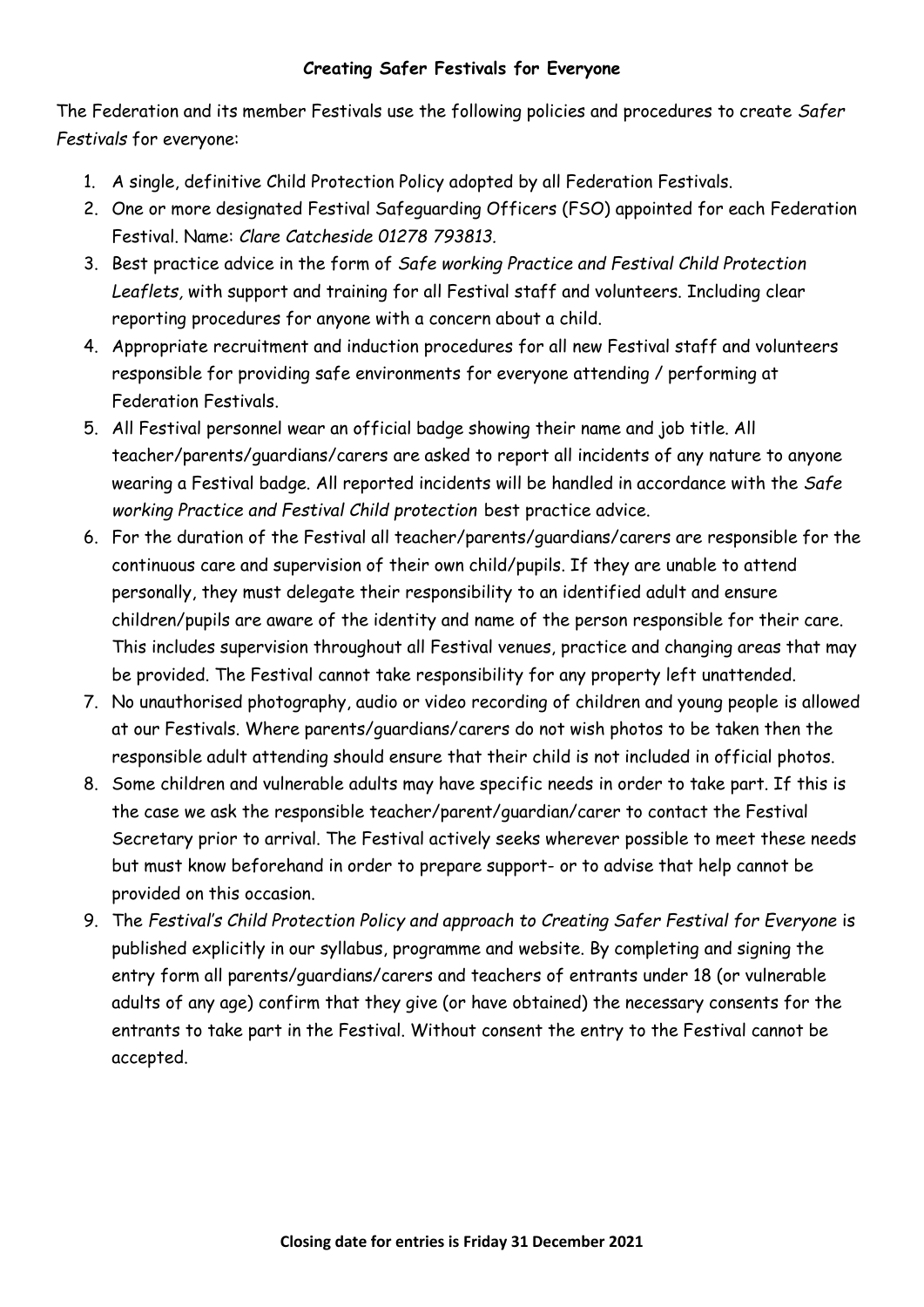#### **We extend a warm welcome to our Speech & Drama adjudicator Ann Newson**

#### **LRAM, RAM(dip)**

Drama and performance have been Ann's life's passion. She made her first stage appearance at the age of five and has since performed in many leading roles. She studied Speech and Drama at the Royal Academy of Music for three years. She then pursued a career in teaching and lecturing in Drama Colleges and schools in London and Southern England. Her forte is directing plays and musicals for adults and children.

Ann is a member of the LAMDA Board of examiners. She has examined all the disciplines in the syllabus throughout the United Kingdom and in Australia, America, Dubai, France, Greece, Hong Kong, Japan, Kenya, Kuwait, Singapore, South Africa, Spain and Sri Lanka. She has been on several LAMDA syllabus committees and edited some of their publications. She runs her own training company specialising in Public Speaking and Presentation Skills for business people.

She strongly believes that it is so important to encourage young people to communicate verbally and confidently. This is a life skill for their future. Festivals give them such a valuable opportunity to develop this skill

As a member of the British and International Federation of Festivals for Music, Dance and Speech she has adjudicated throughout England, Northern Ireland, Eire, Guernsey and Hong Kong. Ann is looking forward to returning to our Festival, having previously adjudicated for us in 2001 and 2008.

#### **Downloadable entry forms for the Speech & Drama Classes can be found on the Speech & Drama Section Page of the website.**

**If you are entering yourself, as an individual or group, then please use the Individual Entry Form.**

**If you are a teacher entering your pupils, either in the same Class or in a range of Classes, please use the Teacher's Entry Form, as this will make processing entries easier for us.** 

**This needs to be completed and posted with the appropriate fees to the Speech & Drama Secretary:**

> Mrs Dawn Rose 46 Priestley Way Burnham-on-Sea Somerset TA8 1QX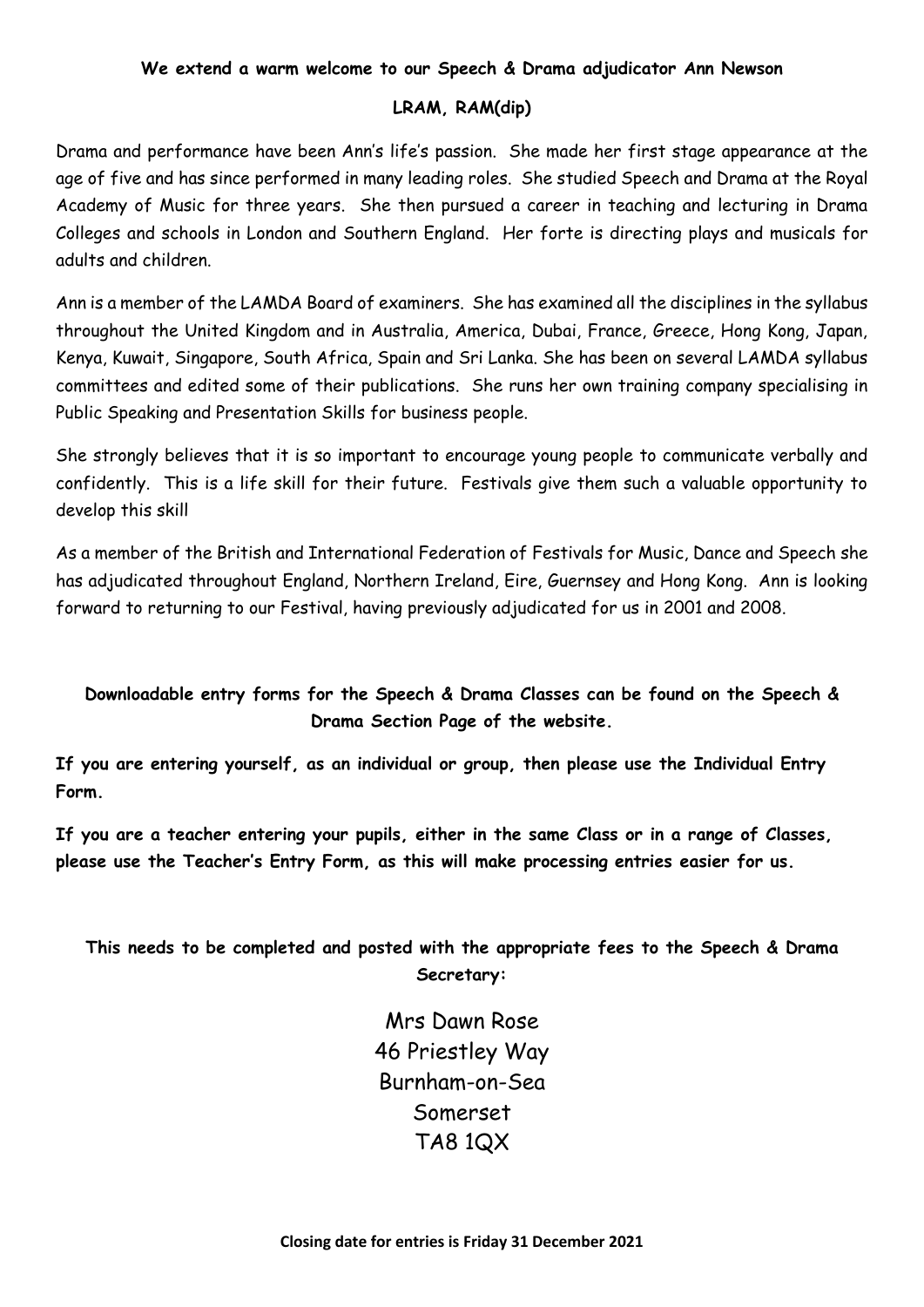#### **Guidelines for Speech & Drama entries**

#### **Individual entries:**

All classes are open to all age groups, except for Classes 101-114 inclusive. Please refer to the codes below when completing your entry form, adding the appropriate letter after the class number. For example:

129X is an entry for a Scripted Monologue by someone aged X years

 $A = 5$  and under  $B = 6 - 7$  years  $C = 8-9$  years  $D = 10-11$  years  $E = 12-13$  years F = 14-15 years  $G = 16 - 18$  years  $H =$  Adult

#### **Group entries:**

If there is more than one entrant, the code to enter will be determined by the oldest in the group. Should you need clarification, please contact the Drama Secretary.

For school groups, please indicate the Year Group of the entry so that they can be adjudicated appropriately.

Please be aware that some age groups may be adjudicated at the same time, depending on the number of entries.

#### **Additional information for entrants**

Unless otherwise stated all verse speaking should be learnt by heart. No actions/gestures needed with the set verse.

The Secretary will endeavour to place classes for age 12 and over after 4:00pm so that disruption to schooling will be minimal.

It is possible to enter all classes in a non-competitive way. This means you will receive an adjudication only and no mark will be awarded. Please make this clear on the entry form as we would like to encourage people to enjoy being on stage.

Please inform the Speech & Drama Secretary as soon as possible of any changes to your entry.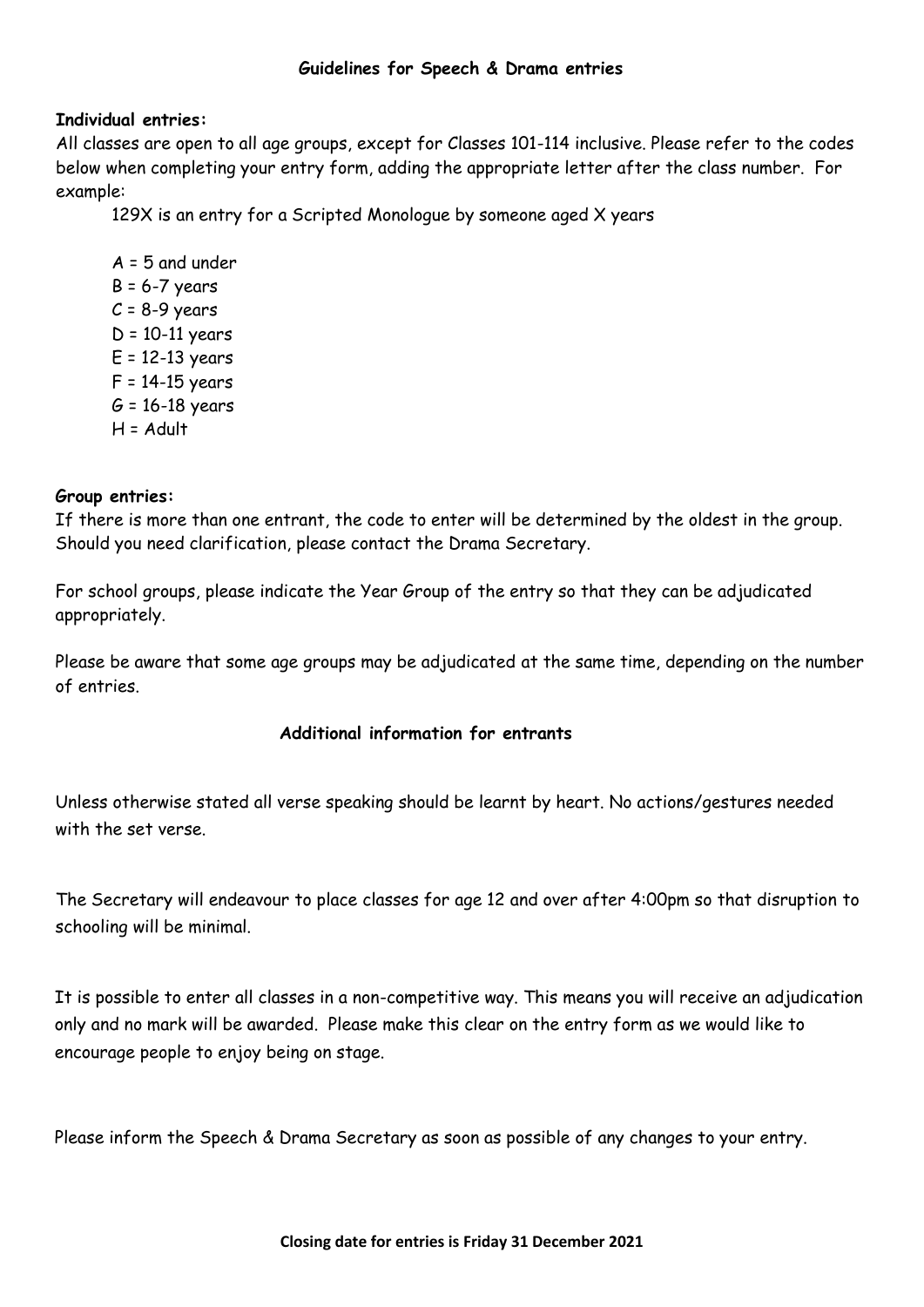#### **VERSE SPEAKING**

#### **Set Verse Speaking Fee for classes 101 – 114 is £3.50**

(Copies of all poems are available from the Secretary as versions can vary. Please request by email or post. Enclose a large, stamped, addressed envelope for all postal requests.)

| <b>CLASS</b> | <b>AGE</b>          |                                                            |  |  |
|--------------|---------------------|------------------------------------------------------------|--|--|
| 101          | Reception and Under |                                                            |  |  |
|              |                     | The Great Big Snowman by Sarah Griffin<br>Or               |  |  |
|              |                     | Popcorn by Lil Pluta                                       |  |  |
| 102          | Year 1              |                                                            |  |  |
|              |                     | I wish I was a Centipede<br>Or                             |  |  |
|              |                     | Everybody has a name by Jean Warren                        |  |  |
| 103          | Year 2              |                                                            |  |  |
|              |                     | Where are they? by Trevor Harvey<br>Or                     |  |  |
|              |                     | The Bear's phone call by Kaye Umansky & Chris Fisher       |  |  |
| 104          | Year 3              |                                                            |  |  |
|              |                     | I made a Robot by Michael Rosen<br>Or                      |  |  |
|              |                     | The Dog by Ogden Nash                                      |  |  |
| 105          | Year 4              |                                                            |  |  |
|              |                     | A Dragon in the classroom by Charles Thomson<br>Or         |  |  |
|              |                     | Cats by Eleanor Farjeon                                    |  |  |
| 106          | Year 5              |                                                            |  |  |
|              |                     | Greedy dog by James Hurley<br>Or O                         |  |  |
|              |                     | Look out by Max Fatchen                                    |  |  |
| 107          | Year 6              |                                                            |  |  |
|              |                     | Homework! Oh, Homework by Jack Prelutsky<br>Or             |  |  |
|              |                     | Friends by Elizabeth Jennings                              |  |  |
| 108          | Year 7              |                                                            |  |  |
|              |                     | George's Marvellous Medicine (extract) by Roald Dahl<br>Or |  |  |
|              |                     | Tests by Brian Moses                                       |  |  |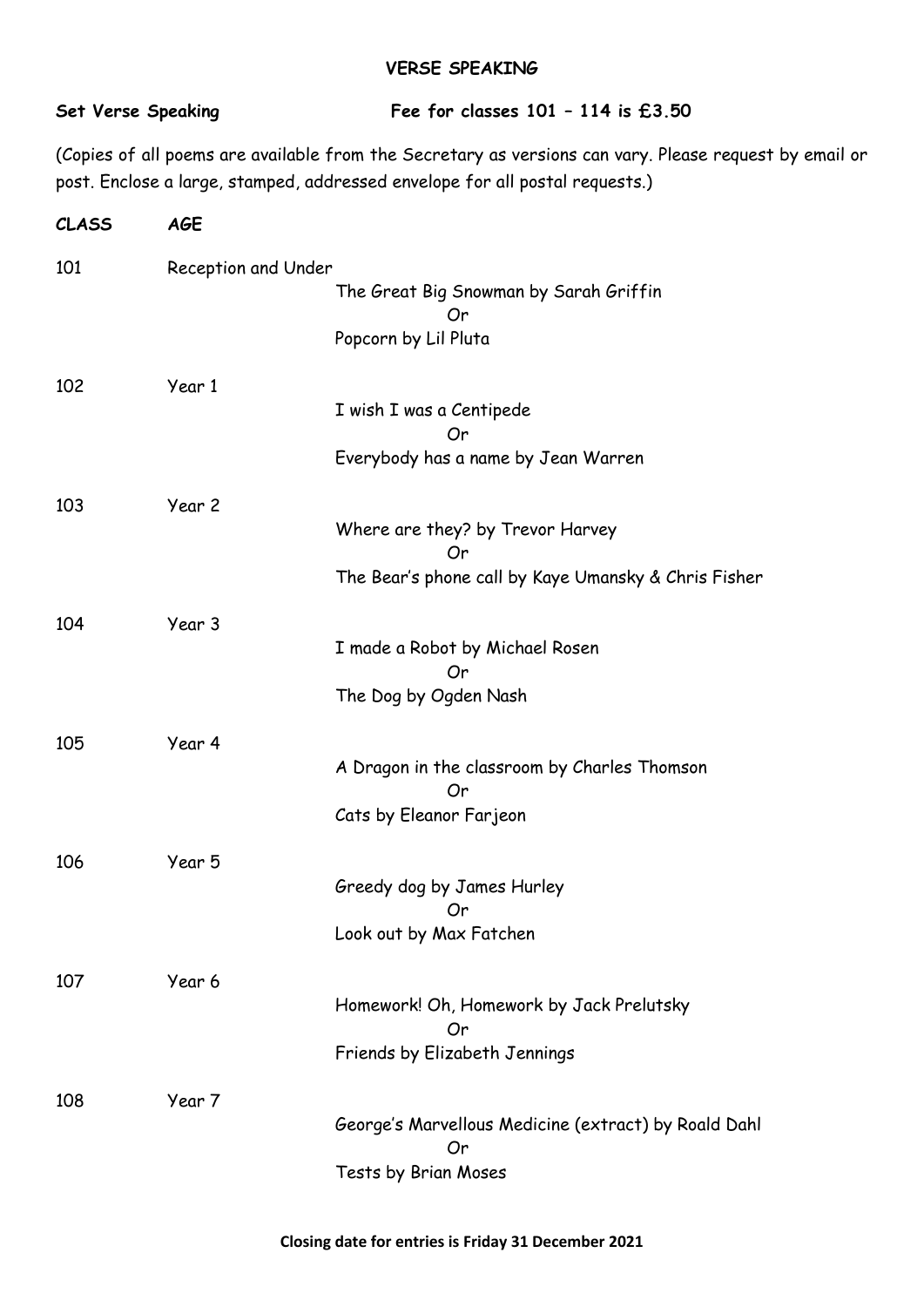| 109 | Year 8         | Dragon's Breath by Irene Rawnsley<br>Or                   |
|-----|----------------|-----------------------------------------------------------|
|     |                | The Soldier by Rupert Brooke                              |
| 110 | Year 9         |                                                           |
|     |                | Limbo by Edward Kamau Braithwaite<br>Or                   |
|     |                | Happy Birthday, Dear Dragon by Jack Prelutsky             |
| 111 | Year 10        |                                                           |
|     |                | Jabberwocky by Lewis Carroll<br>Or                        |
|     |                | Own Choice based on GCSE English                          |
| 112 | Year 11        |                                                           |
|     |                | Blow, blow, thou winter wind by William Shakespeare<br>Or |
|     |                | Own choice based on GCSE English                          |
| 113 | Year 12 and 13 |                                                           |
|     |                | The world the first time by Gareth Owen<br>Or             |
|     |                | Hawk Roosting by Ted Hughes                               |
| 114 | Adult          |                                                           |
|     |                | Lie in the Dark and Listen by Noel Coward<br>Or           |
|     |                | A Musical Instrument by Elizabeth Barrett Browning        |

Speech & Drama Classes continue on the next page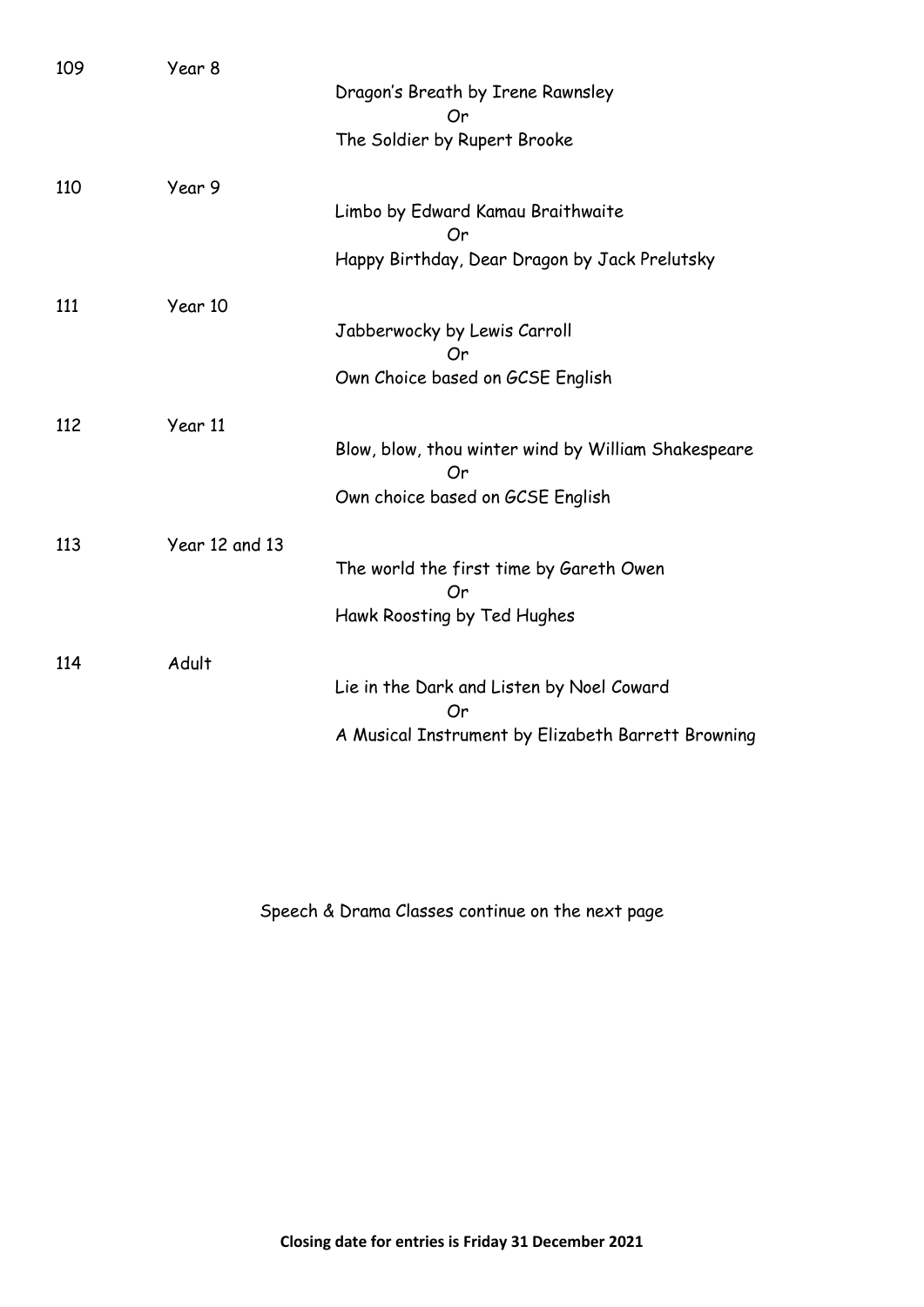**For the following classes please ensure that the Drama Secretary has 2 copies of all prepared work. One copy is for our prompt, who will assist if necessary, the other is for the Adjudicator. The earlier the copies are received the better. Please put your name, class number and relevant code on each sheet. Thanking you in advance.**

| <b>Original Poetry</b> | Class 115 | £3.50 |
|------------------------|-----------|-------|
| Max time 2mins         |           |       |

Copies of all original poems must be sent to the Drama Secretary at least **4 weeks** before the festival, so that they can be sent to the Adjudicator.

**Classic Poetry** Class 116 **Class 116 E3.50** 

This class offers an opportunity to hear and enjoy poetry that has stood the test of time. The poem should be well known and by a celebrated poet.

| £3.00<br><b>Themed Poetry</b><br>Class 117<br>Own choice. A poem that involves Adventure |
|------------------------------------------------------------------------------------------|
|------------------------------------------------------------------------------------------|

This poem must be of sufficient length to enable the adjudicator to appreciate the choice approximately 1 minute.

| Class 118      |
|----------------|
|                |
| Max time 3mins |
|                |

Groups of  $3 - 8$  £4.50 Group over  $8$  £5.50

If whole classes are being entered, please contact the Secretary directly to discuss the numbers and age ranges so that we make sure the adjudication is fair.

*Speech & Drama Classes continue on the next page*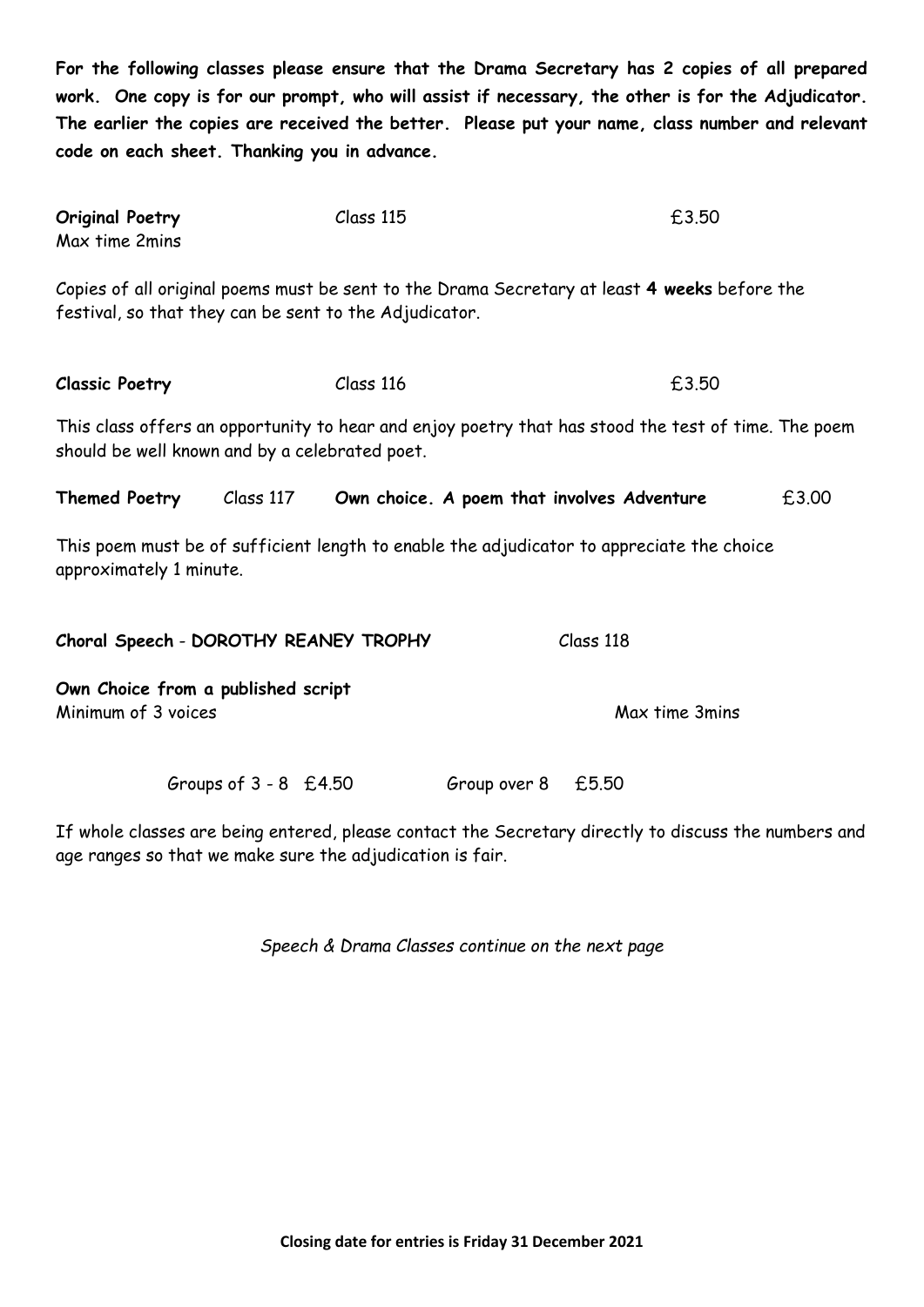#### **DRAMA**

| Shakespeare                                                                                                                                                                                                                                                                                                                                                                               | Class 122             | Solo/Duo/Group | £3.00                                            |  |
|-------------------------------------------------------------------------------------------------------------------------------------------------------------------------------------------------------------------------------------------------------------------------------------------------------------------------------------------------------------------------------------------|-----------------------|----------------|--------------------------------------------------|--|
| Showcase and present your favourite speech/scene from Shakespeare.                                                                                                                                                                                                                                                                                                                        |                       |                |                                                  |  |
|                                                                                                                                                                                                                                                                                                                                                                                           |                       |                |                                                  |  |
| See what we can do                                                                                                                                                                                                                                                                                                                                                                        | Class 123             | Solo/duo/Group | £3.00                                            |  |
| This class offers a welcome to new entrants with no experience of entering a festival or a school<br>assembly play. Entrants can present any work they choose that is appropriate to this section of the<br>Festival. All entrants will receive an adjudication but may choose to enter on a non-competitive basis<br>and not receive a mark. This should be indicated on the entry form. |                       |                |                                                  |  |
| Group Theme                                                                                                                                                                                                                                                                                                                                                                               | Class 124             |                | Theme: Conflict                                  |  |
| Groups are expected to develop a performance using any combination from the following elements:<br>verse, choral speaking, mime, prose, improvisation, movement, music.                                                                                                                                                                                                                   |                       |                |                                                  |  |
| Max time 15 mins                                                                                                                                                                                                                                                                                                                                                                          | Groups $4 - 10$ £5.00 | Over 10        | £6.00                                            |  |
| <b>Devised Drama</b><br>Max time 15mins                                                                                                                                                                                                                                                                                                                                                   | Class 125             |                | £2:00 per competitor up to a maximum of $£16.00$ |  |
| 5 mins allowed for striking and setting. Please give the Secretary a rough estimate of time at least<br>two weeks before the festival.                                                                                                                                                                                                                                                    |                       |                |                                                  |  |

This class is intended to provide groups of 3 or more with an opportunity to present a dramatic piece of their own devising. This class could provide a platform for work being prepared for GCSE or A level Theatre Studies as well as drama groups.

| Scripted scene/extract | Class 126 | £2:00 per competitor up to a maximum of $£16.00$ |
|------------------------|-----------|--------------------------------------------------|
| Max time 15mins        |           |                                                  |

Showcase your favourite scene from a play

5 mins allowed for striking and setting. Please give the Secretary a rough estimate of time at least two weeks before the festival.

| Original scripted play | Class 127 | £5.00 |
|------------------------|-----------|-------|
| Max time 20 mins       |           |       |

Showcase your own play to an audience. Have the adjudicator provide feedback on the structure and content of the play. You may ask to be marked solely on how it is written but can request feedback on the actors individually. This needs to be indicated to the Secretary at least one week before the Festival. All parties will receive a certificate for participating in this class.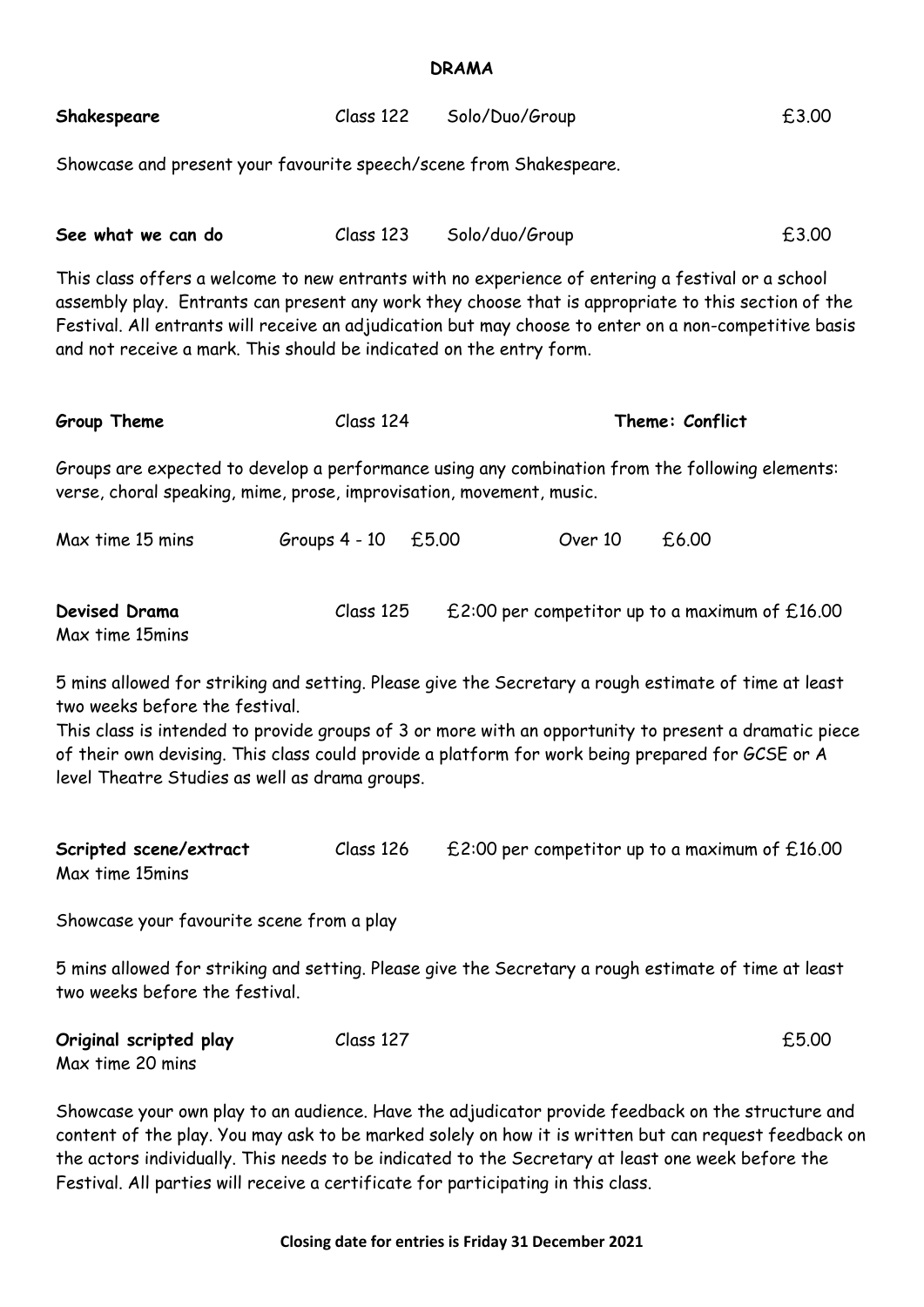| Monologue scripted<br>Max time 3 mins                                                                                                                                                                                                    | Class 128 | Using a script by a published dramatist $£3.50$                                                   |       |
|------------------------------------------------------------------------------------------------------------------------------------------------------------------------------------------------------------------------------------------|-----------|---------------------------------------------------------------------------------------------------|-------|
| your final exams.                                                                                                                                                                                                                        |           | A perfect showcase for your Monologue for your BTEC or GCSE Exam and also receive feedback for    |       |
| Monologue devised<br>Max time 3 mins                                                                                                                                                                                                     | Class 129 |                                                                                                   | £3.50 |
| Duologue scripted<br>Max time 3 mins                                                                                                                                                                                                     | Class 130 | Using a script by a published dramatist $£4.50$                                                   |       |
| play.                                                                                                                                                                                                                                    |           | Come along and showcase an exam duologue or one you have always wanted to try from your favourite |       |
| Duologue devised<br>Max time 3 mins                                                                                                                                                                                                      | Class 131 |                                                                                                   | £4.00 |
| PROSE READING                                                                                                                                                                                                                            |           |                                                                                                   |       |
| Original Short Story<br>Max time 10 mins                                                                                                                                                                                                 | Class 132 |                                                                                                   | £4.50 |
| This may be read by the entrant or their representative. You will be marked on the content of the<br>piece so extracts read aloud will be acceptable.<br>Please ensure two copies reach the Drama Secretary 4 weeks before the Festival. |           |                                                                                                   |       |
| Diary Extract - Original<br>Max time 2mins                                                                                                                                                                                               | Class 133 | (age groups $F, G, H$ )                                                                           | £3.00 |
| It would be great to hear extracts that you have created. You may introduce the extract and place it<br>within a context.                                                                                                                |           |                                                                                                   |       |
| Diary Extract - Original<br>Max time 1 min                                                                                                                                                                                               | Class 134 | (age groups A -D)                                                                                 | £2.50 |
|                                                                                                                                                                                                                                          |           | It would be great to hear some extracts that you may have been created in the classroom.          |       |